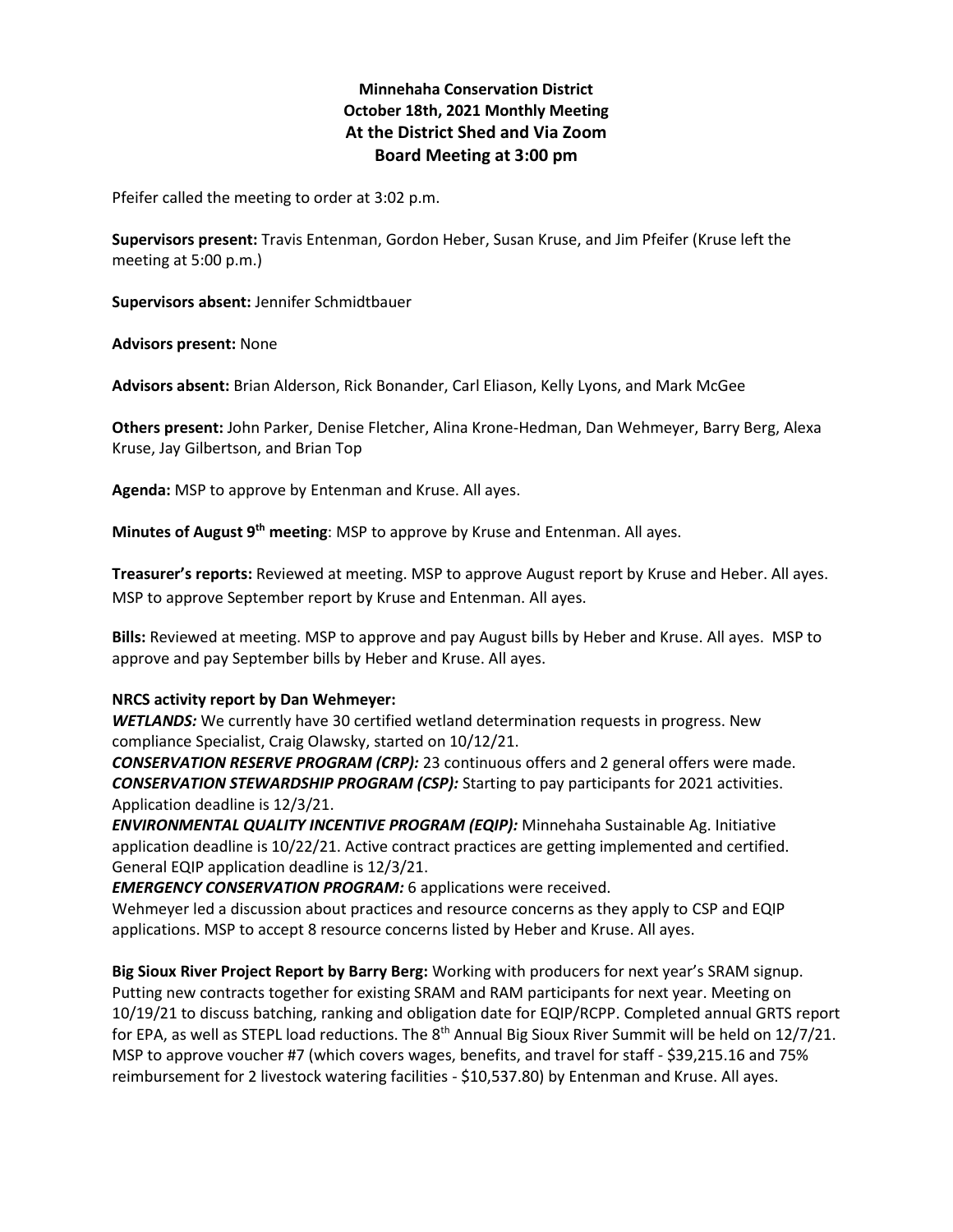**Urban Educator Report by Alina Krone-Hedman:** Working on the City Sustainability Master Plan. A Sustainability & Climate Action Plan open house will be held on 10/21/21. Gardening space for lease to the public sites are being looked at. A survey will go out. September pollinator event was held at Good Earth State Park; had a steady flow of participants. CIS (Conservation Implementation Strategy) batching date is 10/22/21. Per Brian Top, 3 high tunnel applications have been funded – 2 through General EQIP and 1 through CIS.

### **Public Comment Time – 15 minutes** - None

### **Update from Supervisors** - None

### *OLD BUSINESS*

**1. Service Report (bio-solids, tree planting, grass planting, Gevik Site, etc.)**

Bio-solids: Waiting for crop harvest to do more sampling. Contract with City will be renewed in November for 2 more years. Trees: 8-10 acres planned. Tree prices set slightly higher for next year. Grass: 225 acres of dormant seeding to do. 6-7 seedings planned for next year. Gevik Site: Neighbor to the west is removing cattle from his property and has offered to clean up fence lines, remove bushes, etc. The District paid all the cost for building the fence. Parker will visit more with the owner and report at the next meeting. Discussion was held about the timeline for proposed improvements to the site. Parker presented slides about projects that have been completed this year.

### **2. Building Remodeling Update**

Waiting on electrician and plumber to finish project.

## **3. Future Equipment Needs**

2002, 2006 and 2009 trucks are all in good shape, but have a lot of miles. Parker is getting state bids for a new truck. Discussion about tractor leases for next year. Discussion about leasing a Bobcat skid-steer loader with attachments to complete more mowing and tilling that can't be done with large tractors. Parker will bring financial data to the next meeting.

### **4. Land Judging – September 28th**

14 schools participated with 170 students. This was held at the Jeff Zimprich property by Brandon.

## **5. Fall Convention – Spearfish, SD - September 19 – 21**

Parker and Kruse attended. 25 districts were represented with 150 people. There were a lot of good break-out sections and encouragement for supervisors to educate themselves.

### *NEW BUSINESS*

## **1. County Budgeting**

The County Commission approved a \$2,040 stipend for the District for 2022. We will submit the request after January  $1^{st}$ . On November 23<sup>rd</sup> at 9:00 a.m. Parker will give a presentation to the Commission.

### **2. Conservation Plan Signing**

According to state regulations, the signer cannot be an employee of the Conservation District; only a board member can sign. MSP to rescind the action taken in July, removing Parker as the plan signer by Heber and Entenman. All ayes. This subject will be further considered at the next meeting.

Kruse left the meeting at 5:00 p.m.